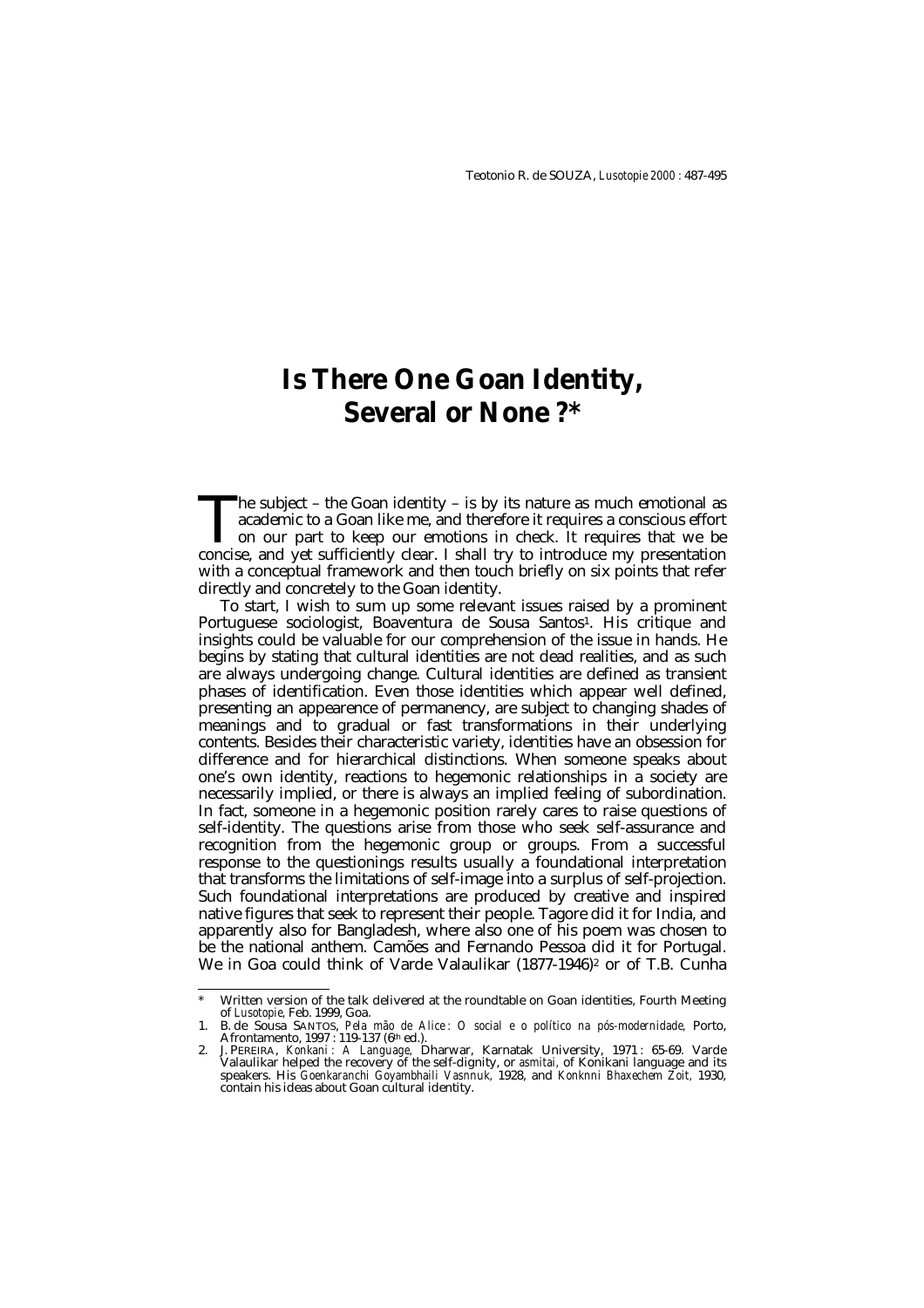$(1891-1958)^3$  as representative figures of Goan identity builders. Their cultural creations seek to surpass time-limitations, absorbing the entire past and projecting the image into a limitless future. The resultant identity appears then as a solid construction with roots into mythical and undated past, and with an assurance of resisting challenges of the present and the future.

The new name for identity in modern times is *subjectivity.* It implies a twofold tension, namely between the individual and the communitarian, and between its concrete reality in time and space, and its universal concept extending beyond time and space. Modernity seeks to achieve a balance of these contending tensions through social regulations and social emancipation. The modern liberal politics favours the individual and the universal subjectivities, as against the community subjectivity. Portugal was partly responsible for the process that set rolling this historic transformation that would put and end to the traditional communities and their heritage, replacing them with a project of globalization of ideas and structures. A new era of fanaticism, racism and centro-centrism was brought into existence. The communities that did not correspond with the hegemonic model exported from Western Europe had no right to exist with dignity, or simply to exist. The western confections of legal discourse set the criteria for individual and collective subjectivities. In 1532, the legal brain of Salamanca, Francisco de Vitória (1486-1546), justified the conquest of the Aztecs and Incas for violating the basic natural law with their tyranny and practices of human sacrifices and cannibalism. Following upon the Reformation, a laicization of the natural law brought in the lay interests (which included the commercial expansion of Europe) to influence ever more the legal evolution4.

There have been in the recent history of Europe romantic attempts at recovering the individual subjectivity with its ethnic, religious and environmental linkages. There was also the marxist struggle towards social utopia. Curiously, Marxism replaced the state with class, keeping individual subjectivity helpless. Neither of these two attempts succeeded in providing a viable alternative to the liberal nation-state which has been able to manipulate in its favour the rival strategies. The aborigines were classed as natives, after nature was reduced by Descartes to *res extensa,* which together with the western juridical concept of *terra nullius,* justified the process of divesting

 $\mathbf{3}$ 3. T.B. CUNHA, *Goa's Freedom Struggle,* ed.*,* Bombay, 1961. In a report to the world assembly for peace, gathered at Helsinki in 1955, T.B. Cunha wrote : « Portuguese propaganda claims that the people of Goa are different from the other Indians because most of them are Christians and not Hindus […] In fact, the last official census states that the Christian population is 234,275 whereas the Hindus number 388,488. […] Efforts are also made to suggest that the Christians of Goa are almost Portuguese in their ways or habits and customs and behave as such. In this way they seek to convince the world that Portugal has succeeded in creating in its own image a perfect miniature of the ruling country several<br>thousand miles away from Europe. [...] If Goans have Portuguese names, it is solely due to<br>the well-known fact that in the 16th centu religion by forceful methods, by which they were compelled to change their Indian names to Portuguese names. But although they bear Portuguese names, according to the official census of population, more than 95 % of them neither speak Portuguese nor understand it. [...] The Portuguese mix-blood are less than 1,000 in the total population of 650,000. [...] For<br>more than two centuries, the Goa Inquisition, the fiercest of all Inquisitions, endeavoured to<br>change the habits and customs punishments, but in spite of all these sectarian measures the Goan Christians remained fundamentally Indian. Only a tiny minority, labouring under dependance on the masters of the country, sought to imitate the Portuguese » (pp. 331-338).

<sup>4.</sup> A.M. HESPANHA, *Panorama histórico da cultural jurídica europeia,* Mem Martins, Publ. Europa-América, 1997 : 143 *sq.*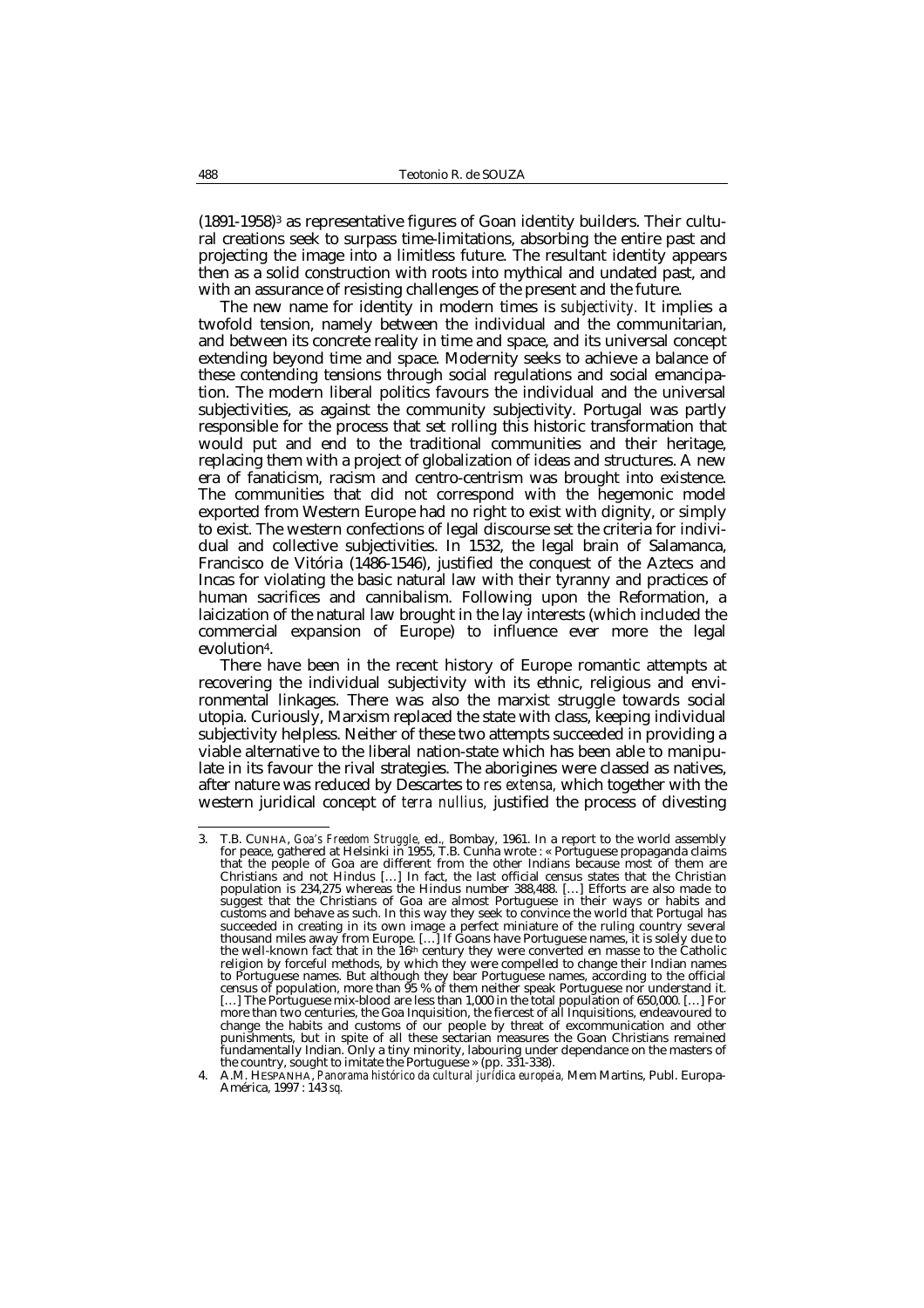the aborigenes from their lands as a sequel of the European Discoveries. The native subjectivity would henceforth survive only as a concern of the ethnologists. The working-class interests were appropriated by the nationstates by adopting a façade of social security concerns. Its latest variant is the « Third Way » as branded by the United Kingdom socialist liberals. The modern capitalism has succeeded in wiping out the rival alternatives to loyalty towards state. The social scientists have contributed to this process. We know how Durkheim invented « society » as a valid unit of social analysis, integrating all possible subunits, such as the Church, the family or the local communities. For him, the earlier social formations were all primitive attempts at arriving at the modern phase of social organization. Max Weber did not state the superiority of the modern European social construction, but saw it as unique or exceptional, characterised progressively by rationality, secularism, bureaucracy, jurisprudence, democracy, urbanism, globalisation, etc. However, Weber's uniqueness soon turned into a master model against which all others would have to measure their identities, or limitations. The distinction between sociology (studying « us », or civilized) and anthropology (studying « them », or natives) promoted this change. Lévi-Strauss would denounce the epistemological asymetry of this approach with his chiding remark : we can make them « our savages », they cannot make us « their savages  $\ast^5$ .

More recently there has been a come-back of identity questionings in search of roots, both ethnic and religious. Corresponding fundamentalisms are on the rise, demanding political recognition of traditional cultures, religious and of languages. The politics of ethnic multiculturalism, or gender politics, seem to be tentative responses of the nation-states. According to Étienne Balibar and Immanuel Wallerstein, there is a subtle strategy of the neo-liberal capitalism to ethnicize labour market at a global level, diluting race differences into larger immigrant cheap-labour blocks. These are then subordinated to the dominant majorities in the nation-states. It is a transformation of biological racism of colonial times into a cultural racism of post-colonial times, a neo-racism of the modern European states. This seems to the change required by the neo-liberal transnational capitalism. Its strategy of globalisation of capital and localisation of labour is aimed at making it nearly impossible for the local identities to fight back. The multiplicity of inter-dependencies created by globalisation multiplies the oppositions that the localised identities will be unable to overcome with ease. It also makes it difficult to identify the real enemy, who appears to be everywhere, inclusding within every subjective community $6$ .

### **What is Portuguese Culture ?**

What are the challenges of the new/old identities ? No identities are limited to State boundaries, nor is any culture indiscriminately open. However, no community is free from cultural exchanges with other historic partners in the process of its evolution. Goan culture, is not coterminous with the

-

<sup>5.</sup> B. de Sousa SANTOS, *op. cit. :* 126.

<sup>6.</sup> Authors cited by B. de Sousa SANTOS, *op. cit., :* 128. *Cf.* also I. WALLERSTEIN, *O capitalismo histórico e a civilização capitalista,* Vila Nova de Gaia, Estratégias criativas, 1998 ; I. WALLERSTEIN & E. BALIBAR, *Race, Nation, Class : Ambiguous Identities,* London, Verso, 1991.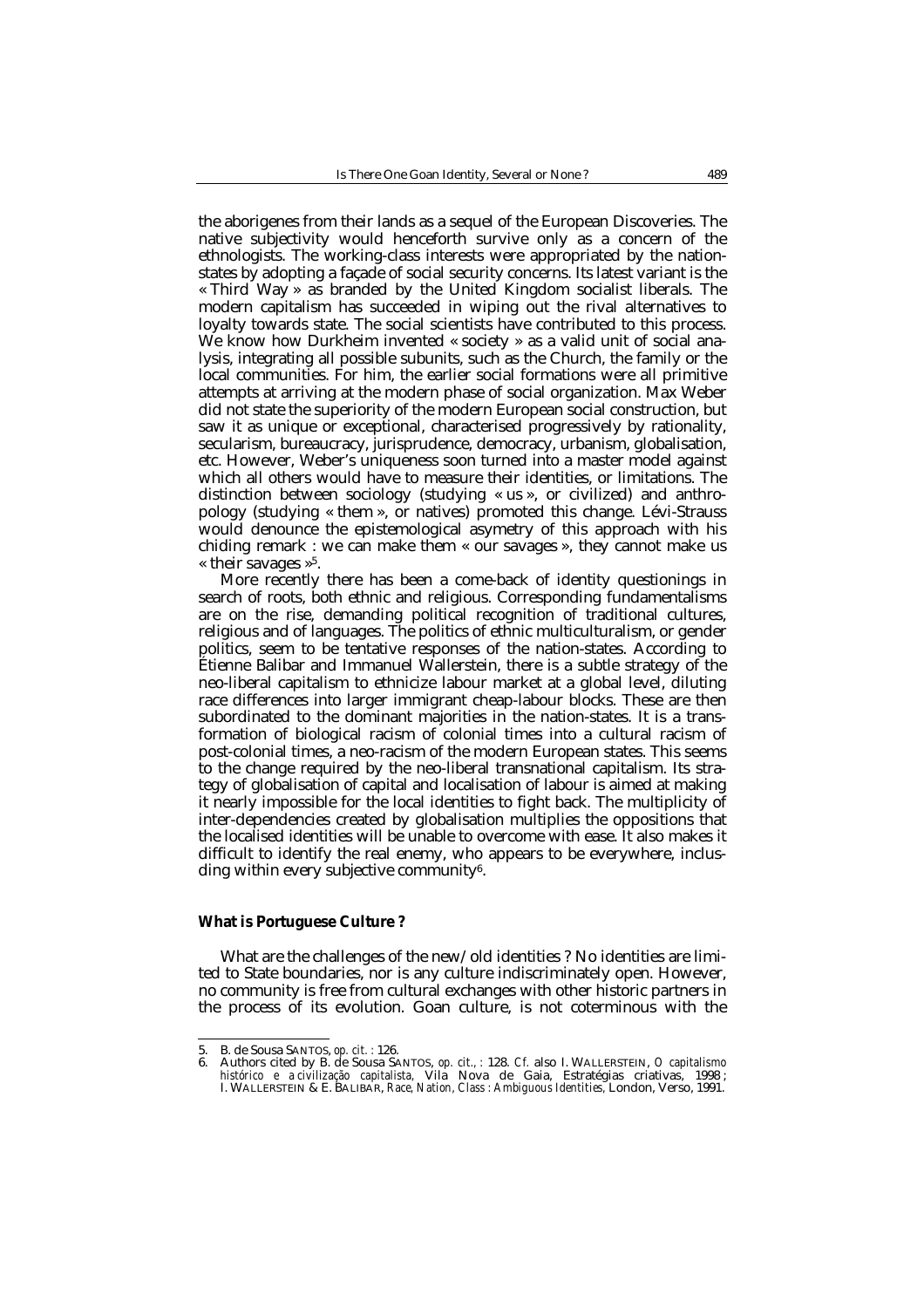present state borders, neither is it exclusively made by long-term residents of Goa, because it contains and continues to benefit from many borrowings and influences, from Goa and elsewhere, from India and the world at large. The origins of the Goan identity precede the arrival of the Portuguese, but four and half centuries of colonial rule have left their marks. We shall come to this later. But could we ask now what is Portuguese culture ? An answer to this question could reduce many misunderstandings regarding its influence in Goa. The Portuguese sociologist, whom we have quoted here quite extensively, considers the Portuguese culture as a frontier-culture, with some shape but with no definite contents. Hence, the Portuguese culture is not very distinct from other national cultures, but it has always maintained a strong internal heterogeneity. While Portugal looked at its colonial populations as primitive and backward, it was in turn looked as backward by the north European colonial powers. The Portuguese were both colonizers and emigrants in their colonies, at least in Brazil and in Africa. In Asia they merged into local societies in the so-called « shadowempire », shedding perhaps more sperm than blood ! They were too close to the colonies to be considered fully Europeans, and too distant from Europe to be regarded as serious colonizers. The Portuguese culture shifted between the local and the translocal, bypassing the national. The peculiarity of the Portuguese frontier is that it does not look for emptiness beyond it, but finds the emptiness on its own side. Portuguese cosmopolitanism is made up of a multiplicity of local cultures. The Portuguese universalism has no universe with Portugal as its centre. It acted as a pseudo-centre for its colonies, because it was always peripheral in European politics. As a result of this « ex-centric » (Boaventura de Sousa Santos prefers the term « a-centric ») cosmopolitanism, the Portuguese cultural mix tends to assume a « carnavalistic » make-up, truly entertaining, not threatening the vernacular cultural forms which it appropriates. This feature was transmitted by the Portuguese to its former colonies. It is because of this Portuguese « mediation », and with some reservations towards a somewhat patriotic analysis of the Portuguese sociologist<sup>7</sup>, that I am more inclined to see « Christianotopia romana » rather than « Lusotopia » left behind in Goa by the Portuguese colonial presence8.

Our Portuguese sociologist does not avoid explaining some of my reservations : If direct Portuguese administrative impositions were felt in the colonies, such forms of violence are seen by him as an expression of the Portuguese cultural marginality, and not as an expression of genuine cultural power. Portugal was functioning as cultural broker of the West. It is only very recently that Portugal has begun evolving a politics of culture, aimed at cultural homogeneity and looking at Portugal as an equal and respectable partner in the European Union. A measure of cultural arrogance is implied in this new political consciousness. This again is motivated, explains the sociologist, by the growing awareness that Portugal is being reduced to a regional identity within the European Union, condemned to play the role of a joker in the carnival of cultures. I believe that the role played by the Portuguese in Asia was more complex. They imposed

-

<sup>7.</sup> B. de Sousa SANTOS, *op. cit. :* 132-136. 8. T.R. DE SOUZA, « Some Contrasting Visions of Luso-Tropicalism in India », *in Lusotropica*lisme : Ideólogies coloniales et identités nationales dans les mondes lusophones, Paris, Karthala, 1997 : 377-387.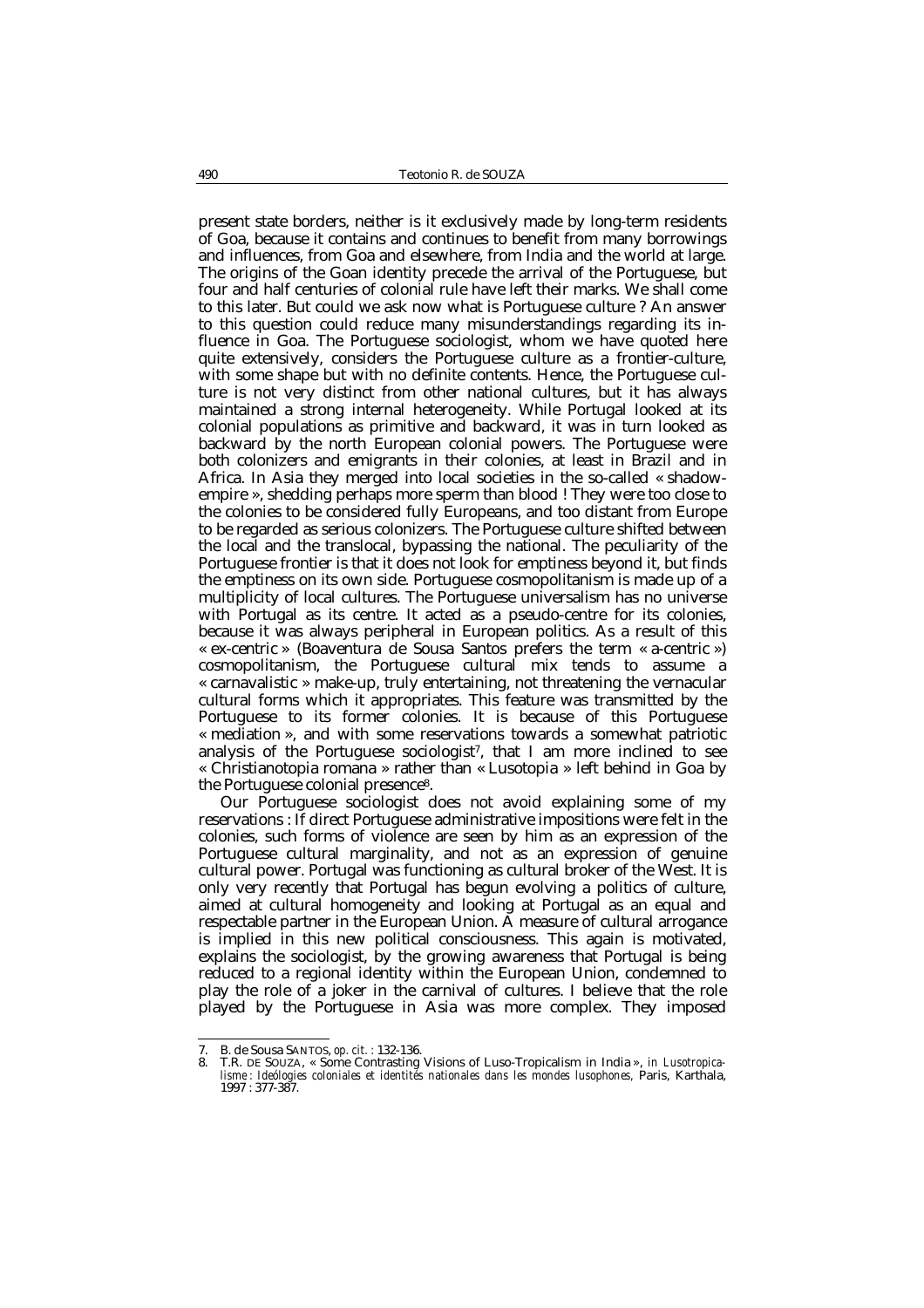themselves where they could, and tried to combine it with doing business with compromise where unavoidable. The nature of the social composition of those who came to Asia explains this situation : Most were « unwanted » elements of the home society and sought compensations on reaching Asia. Hence, the false claims of nobility and other sorts of pretensions, which Pyrard de Laval described well in his XVII century travel account9.

### **Did They Learn from the Portuguese to Sing, Dance and Drink ?**

This was confirmed by a an eminent Portuguese geographer who led a team of scholars to study Goan society in 1956. Orlando Ribeiro submitted a scientific report of his findings to Salazar, but it did not arouse the dictator's interest. The report had to wait until this year to be made available to the public10. It is a masterly description of Goan cultural identity in 1956. A translation of it into English would be worthwhile for making it more accessible to the Goan public. After having visited most of the Portuguese colonies overseas, he admits with sadness in his heart that he found Goa to be *the least Portuguese* in its cultural expressions, even less than Guiné-Bissau<sup>11</sup> ! He has also the moral courage to admit that he found intelligent persons in Goa everywhere, with no trace of rudeness that was so common among the rural folks of Portugal<sup>12</sup> !

National and international politics made it possible for the Goans to find themselves relieved of yet another phase of their historical evolution and to acquire a certain degree of political, economic and cultural freedom within the Indian Union. The change did not come about as a result of any largescale and united efforts of the Goans themselves. Several Indians from all parts of the country gave their lives to achieve the freedom for Goa through their participation in the *satyagraha* movement, and facing the Portuguese jails and machine guns, while some Goans residing abroad and calling themselves the Goa Freedom Movement sought to turn the clock back in 1963 at the UN13. António dos Mártires Lopes, a full-blooded Goan, a Portuguese state employee before and after 1961, also worked hard in the same direction, seeking to debunk Goa's « liberation » through his speeches and writings published with the backing of the official Portuguese counterinformation services14. In reality, few Goans fought vigorously or died for Goa's liberation, just as few Goans had fought to bring the Portuguese to

<sup>-</sup>09. Pyrard de LAVAL, *Viagem,* II, Nova Goa, ed. J.H. Cunha Rivara, 1862 : 104. *Cf.* T.R. de SOUZA, « As relações culturais luso-indianas em Goa : Um balanço crítico », *Encontro sobre Portugal e a Índia,* Lisbon, Fundação Oriente/Liv. Horizonte, 1999 : 207-215.

<sup>10.</sup> O. RIBEIRO, *Goa em 1956 : Relatório ao Governo,* Lisbon, Comissão nacional para as Comemorações dos Descobrimentos portugueses (CNCDP), 2000.

<sup>11.</sup> *Ibid. :* 64.

<sup>«</sup> Mas pessoas inteligentes encontram-se a cada passo e a boçalidade, traço frequente da gente do povo entre nós, não existe ».

<sup>13</sup>*. Goan Petitioners in the United Nations,* s.l., 1964. A Goa Freedom Movement Publication edited by its self-styled Secretary General, António da Fonseca, resident in Portugal. 14. T.R. de SOUZA, « De Ceuta a Timor », *Santa Barbara Portuguese Studies,* 1996, III (10) : 319.

I identified him mistakenly as « descendente ». He was a genuine Goan *chardó* and was<br>teacher at Instituto de Instrução in Panjim, before taking up his job in the Department of<br>Information and Statistics. A Goan freedom-f Martins, has published recently his memoirs, entitled *In search of Self-Fulfilment* (Panjim, 1997), in which he has more than one reference to his teacher António dos Mártires Lopes.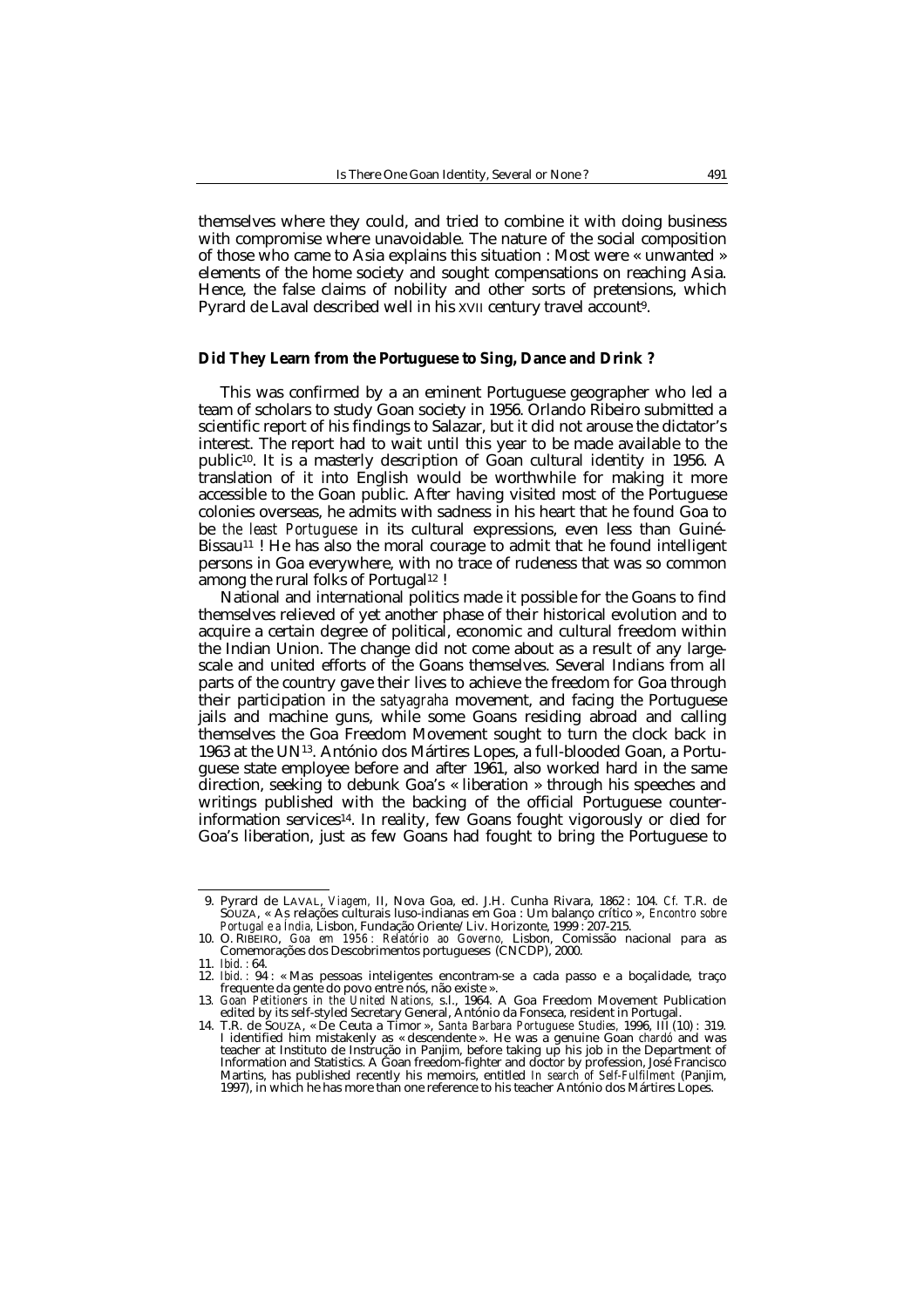Goa in the first place15. Then they were all Hindus, now a mix of Hindus and Christians. To solve their internal feuds, Goans had more than once in their history welcomed foreign rulers, but these « friends » had almost always overstayed. Hence, Goan *friendliness* needs to be studied better as a trait of their long-term identity. It may be too simplistic to see in it a trait acquired from the Portuguese. And is it true that they learned from the Portuguese to sing, dance and drink ? We have sufficient documentary proofs that Goans were paying tax on toddy-tapping when the Portuguese arrived, and quite a few Goans joined the military band of Afonso de Albuquerque soon after he conquered Goa. They could not have learnt overnight<sup>16</sup>.

## **A State Among Other States ?**

We could now turn to some reflections about the identity-related issues that bother the Goans today :

As I understand it, the identity of any community is basically made up of its cultural uniqueness, including the environmental characteristics of the land of one's ancestors. The mother-tongue and the *historical* experiences of one's ancestral community are important constituents of that cultural heritage. In a recent issue of *Goa Today*, Chandrakant Keni, a leading Goan journalist and Konkani writer, suggests that Goans are those whose ancestors were born in Goa before 1961. What happens if parents or grandparents were of Goan origin and were born outside Goa before 1961 ? Was not the large-scale emigration of Goans a part of Goa's historical experience ? If Konkani language and love of the Goan soil are considered two essential components of Goan identity, cannot these other groups have them ? I believe that Goans in diaspora generally have more concern and anxiety about preserving more accurately the Goan traditions that are changing or disappearing in Goa. It is no surprise if some old Goans in diaspora find that Goa of their childhood has disappeared ! If he had continued to live and Goa and accompanied the change, the loss may not have been felt so poignantly as did $17$ .

In the case of the inhabitants of Goa, or descendants of Goan ancestry, the Indian matrix of the heritage is always present in a more or less diluted form. Four hundred and fifty years of the Portuguese rule did not fail to leave its impress, be they positive marks or scars, not just upon the converted section of the population, but also upon the majority Hindu component of Goa's population. Had it not been for this historic input, would Goa have a chance to achieve the status of a state among other states of India ? The fact that Goan Christians and Hindus are aware of their differences is no reason to deny what they share in common. Differences also exist among the different generations of Goans, among Goans of different caste and gender groups, among Goans who lived always in Goa and Goan expatriates, or those who have adopted Goa as their home in the very recent past, among Goans with different economic standards, etc.

 15. G. BOUCHON, « Timoji, un corsaire indien », *in Portugal e o Oriente,* Lisbon, Fundação Oriente, 1994 : 9-25.

<sup>16.</sup> A.B. de Bragança PEREIRA, *Arquivo Portugues Oriental,* T. IV, Vol. I, P. I, Bastorá, 1937 : 843- 844 : Ten goans played trumpets, *tabaques, sestros,* and drums.

<sup>17.</sup> J. da Veiga COUTINHO, *A Kind of Absence,* Stamford, Yuganta Press : 73.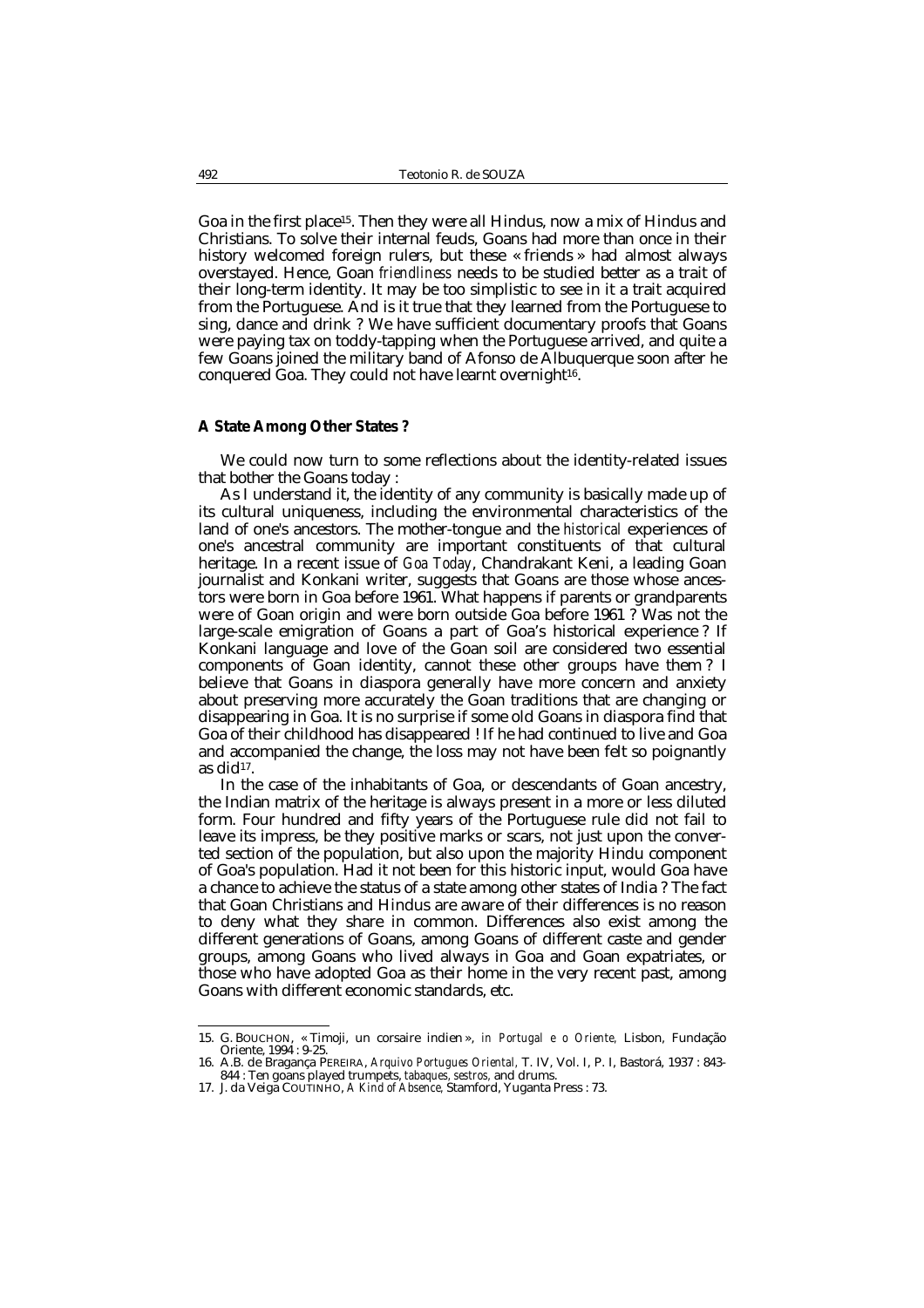Besides the component of inherited cultural tradition, there are features which others attribute to Goans. This is the case of non-Goan Indians or foreigners who visit Goa. There are bound to result varying shades of « identity », and the emphasis is not always placed on the same components of it. Identity images are quite often engineered by interested groups, such as the images that were propagated by the Salazar regime, or are by the tourism industry today. They are also invented by some Indian bureaucrats and professionals who want to teach Goans to be less easy-going or less un-Indian ! I was amused to read in the first issue of *Govapuri* (the review that succeeded the *Boletim do Instituto Menezes Braganza*) that Goans are largely a T-shirt wearing population ! (p. 18) The same writer, Arun Sinha, editor of the Goan daily newspaper *The Navhind Times*, seems upset that there are Goans who would fight for the recognition of Goa's « foreigness » (p. 20) ! It appears to me most undemocratic and un-Indian on his part that Goans who wish to think that way should have the freedom to do so. It is also said of them that « they would refuse to accept Goa was wholly Indian ». I wonder if the use of the past tense « was » wholly Indian is deliberate or a Freudian slip. One wonders if to be wholly Indian one has to chew pan and spit it all around, or replace T-shirts or G-shorts with kurta-pajama or safari suit. Identity does not have a closed definition and is open to changes brought about by ongoing historical processes. But at any given time there can be different in-group and out-group perceptions of identity. These perceptions develop with reference to experiences of integration or exclusion within the group or by an outside group. There will be those who include only the virtues or positive features in the definition of identity. Similarly, there will be others who will give preference to negative features by way of a taunt ! <sup>18</sup>

Language and soil are other essential components of identity. Have not the Muslim and Portuguese rulers of Goa in the recent past contributed to the enrichment of the Goan Konkani ? What happens to Goans in Goa, speaking the same language and attached to the soil, but with little or no concern, except during the election campaings, for the serious disabilities suffered by various social groups, including women ? Are such Goan rulers very different from the Muslim or Portuguese rulers only for being local and capable of using Konkani to insult the Goans ? While trying to provoke reflection on these situations, I am convinced that the decisive battles for the survival of Goa's distinctiveness will always be fought on the Goan soil, with or without support of the Goans in diaspora. Let us not hide the fact that the distinctiveness or identity issue is meant to serve as a rallying-point against those who may threaten the survival of the community, or some dominant interest group or groups of the community.

This brings me to the touchy issue of Goans and non-Goans, often referred to as *ghanti* or *bhaile !* First of all, I shall rule out quick Orwellian type of generalizations and would not consider all *bhaile* as Goa's enemies. There are certainly several *bhaile* who have adopted Goa and could give

 18. R. de SOUZA, *Goa and the Continent of Circe,* Bombay, Wilco Publ, 1973, is a spirited response to N.C. Chaudhuri's *Continent of Circe*, which treated Goan Christians disparagingly. But N.C. Chaudhuri was not the only one to have such a negative picture of the Goans. One could cite several other recent and not so recent authors. For example, G. TINDALL, *City of Gold : The Biography of Bombay,* London, 1982 : 182-183, dismisses the Goans in Bombay with a passing comment, amounting to a taunt : « they are known for their sallow countenance, gait, and a mimicry of European fashions ». One could consult R. BURTON's *Goa and the Blue Mountains,* London, 1851, or the more recent S. RUSHDIE's *The Moor's Last Sigh,* Reading, Vintage Books, 1995, for more derisive comments and epithets.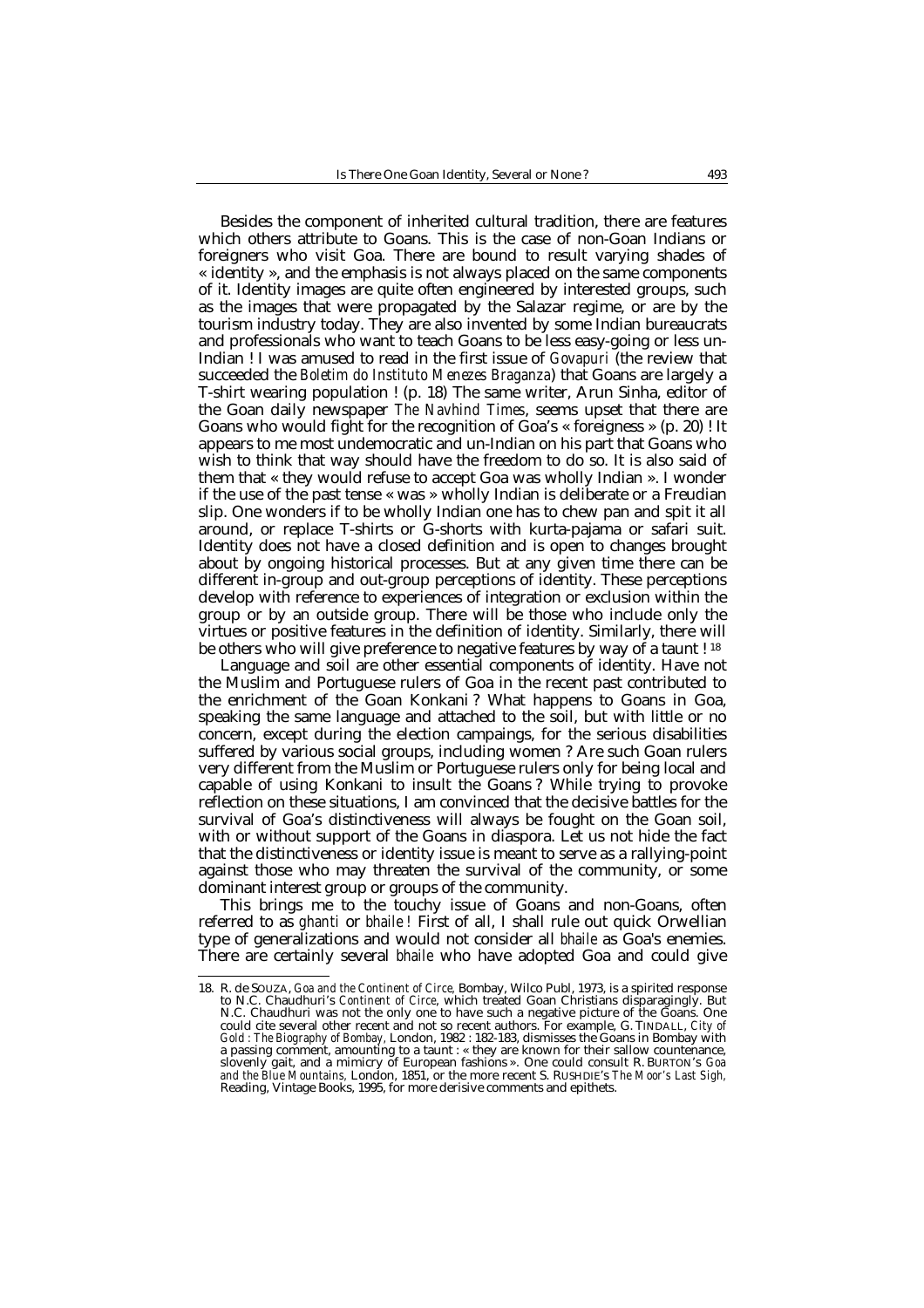lessons on Goan identity to many Goans. I read a letter sent to the editor of *Goa Today* in a recent issue complaining about the lethargy and corruption that have become a way of life in Goa. The writer of that letter could be taken as representing many others who think the same way. Are the Indian politicians outside Goa less lethargic and corrupt, leading us to conclude that Goan identity has been further enriched in this direction ? Incidentally, I fail to understand how lethargy and corruption go together. Those who are corrupt are generally very active citizens of our country. The switching of party alliances and the rate of changes of chief ministers and governments in this Goa of the so-called *sossegado* people may soon require electronic machines to keep the count. That would make another Goan first in this country, after the first use of electronic machines in the recent Goan elections.

Tourism, we are told, brings nearly as many people as the total of resident Goans into Goa during some months of the year. Goa benefits from it and depends on it ? It is but natural that it has to pay some price for it. If they have negative cultural impact, or impact on environment, it is up to the conscientious Goan politicians to check these negative influences. We should not forget at the same time, that perhaps more than the total number of resident Goans or tourists coming to Goa are the Goan expatriates or emigrants. Don´t they absorb and transmit to Goa influences that could be considered contrary to traditional Goan identity ? But are not the remittances of emigrants vital ? Are not the expatriates beneficial to the good name of Goa internationally ? Or at least a source of reduction of additional pressure on the limited or non-existent resources of Goa ? Fortunately, Goa has been exposed early to globalization, and the high degree of consciousness and resistance to its impact is a sign of its preparedness to resist its less positive impact.

#### **How do Goans Perceive Themselves in Portugal !**

Finally, while living now in Portugal for the past five years, I had occasions to observe the perceptions of Goan identity there. One has to distinguish the perceptions of Goans who have arrived in Portugal at different times, and of Goans belonging to different social strata or levels of social and economic integration in the host country. The visibility of a high level performance and integration of a few Goans tends to overshadow the differences or low levels of performance of most others (c. 15,000). Goans are generally viewed favourably by the Portuguese society. This is made possible by religious affinities, educational levels, widespread participation in liberal professions and administrative jobs. The same can be said of the few Goan Hindus in Portugal, whose intermarriage with Portuguese women and active involvement in the public and political life of Portugal, distinguish them from the thousands of Hindus (c. 12,000) and Muslims (c. 11,000) of non-Goan origin, who arrived in Portugal via Mozambique after 1975. How do Goans perceive themselves in Portugal ? Caste prejudices are ever present. More than one cultural associations of Goans are based on subtle caste rivalries. Goans who have performed well and distinguished themselves do not show great interest in associating themselves with the *hoi-polloi* Goans (mob). These in turn may hate this superiority complex of their country-cousins. But such behavioural patterns are not unknown in Goa